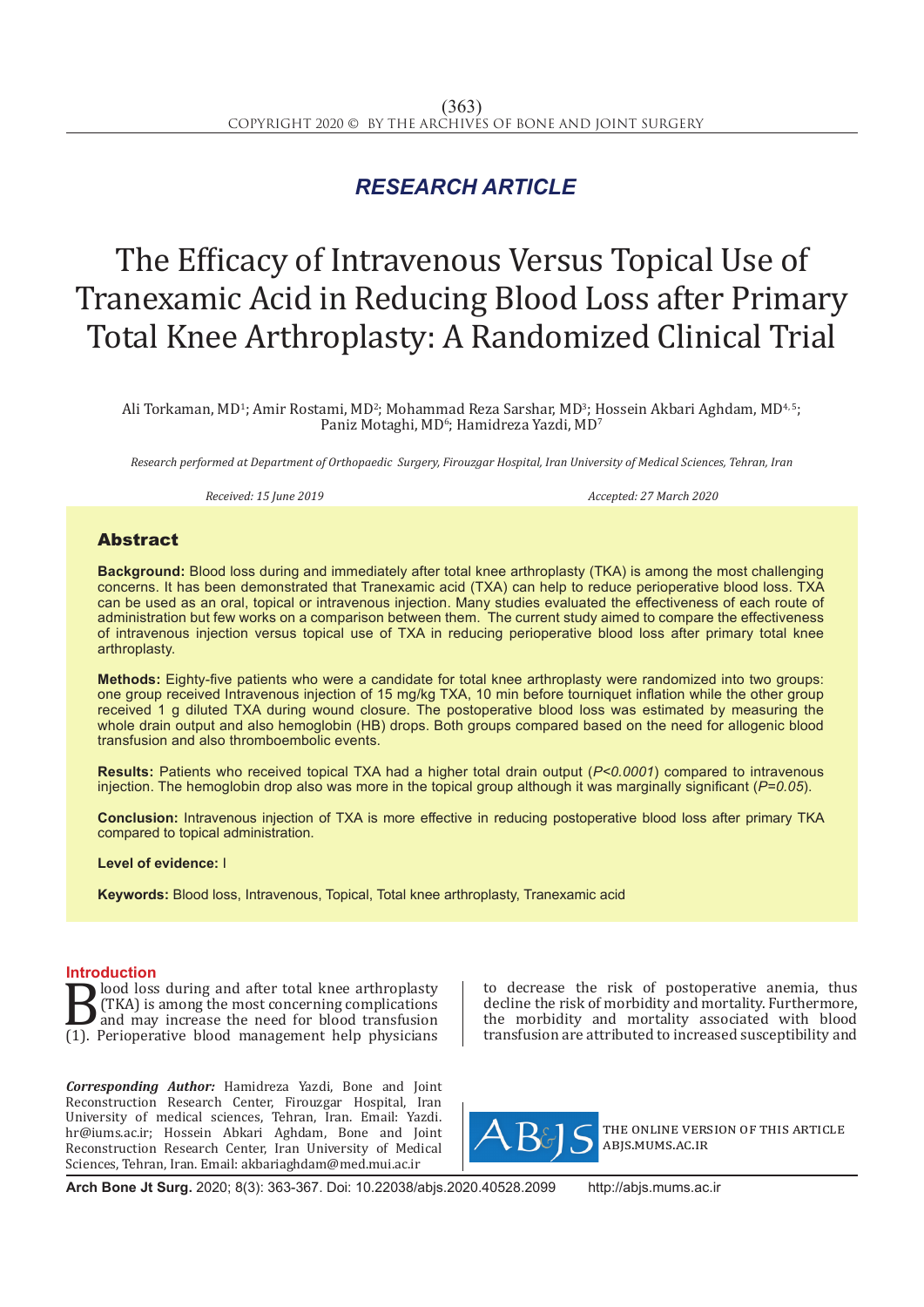THE ARCHIVES OF BONE AND JOINT SURGERY. ABJS.MUMS.AC.IR VOLUME 8. NUMBER 3. MAY 2020

> transmission of infections, altered immune response, transfusion reactions, transfusion-related acute lung injury, circulatory overload, with resultant longer hospital stay and increased costs. Both anemia and blood transfusion are predictors of adverse outcome, so utilization of multimodal perioperative patient blood management (PBM) strategies are required during and after surgeries (2).

> Several approaches have been performed to decline the perioperative blood loss, such as autologous blood transfusion, blood-salvaging techniques, low-pressure anesthesia and administration of recombinant human erythropoietin (3). However, some pharmacological strategies have been introduced for avoiding perioperative blood loss and result in improving the quality of care (4).

> Recently, Tranexamic Acid (TXA) has been availed as a popular approach to aim this goal (5). TXA is a synthetic agent analog of lysine that can bind to lysine receptors on plasminogen to inhibits its fibrinolysis properties (6).

> Several studies have supported the effectiveness of TXA in perioperative blood management and decreasing the need for blood transfusion and improving functional outcomes after total knee arthroplasty (1, 2, 4-7).

> According to the literature, there are many effective routes for administration of TXA, however, intravenous and topical use is considered as the most effective (8). Although there are many studies on the effectiveness of each type of administration, however, controversy surrounds choosing the most appropriate route of TXA administration (9). Since now, few clinical trial studies have systematically compared the topical and intravenous drug consumption (10-13).

> The current study aimed to compare the effectiveness of intravenous injection and topical use of TXA in reducing blood loss after primary total knee arthroplasty. The null hypothesis of the current study was that there is no significant difference between intravenous (IV) and topical TXA administration, while the alternative hypothesis was that the IV TXA is more effective in controlling blood loss after primary total knee arthroplasty.

#### **Materials and Methods**

This prospective, single-blinded, randomized clinical trial, was conducted to compare blood loss following the topical or IV administration of TXA in patients undergoing primary TKA. This study was registered at the Iranian Clinical Trials Registry. The registration identification number is IRCT20190427043390N1.

 Nighty-seven patients with knee osteoarthritis, who admitted to our department of knee surgery for primary TKA from May 1st, 2017 to November 30th, 2018, were enrolled. All patients received written informed consent prior to enrollment. The exclusion criteria were: pregnancy, renal insufficiency (Cr> 2 and/ or GFR <30), and history of anticoagulant medication or thromboembolic events (11, 14, 15). Revision surgeries, post-traumatic patients, simultaneous bilateral TKA, patients requiring more constrained prosthesis than posterior stabilizing, and those who died before the end of the follow-up period were also excluded. For patients who had staged bilateral TKA (5 patients), each joint INTRAVENOUS VERSUS TOPICAL TRANEXAMIC ACID IN TOTAL KNEE ARTHROPLASTY

was independently evaluated as a separate case.

All patients were randomly divided into two groups (with simple random number generator). Patients in the IV group received 15 mg/kg TXA through slow intravenous infusion, 10 minutes before tourniquet inflation. Topical administration in the control group was done by injecting 1g of TXA diluted in 10 cc normal saline into the joint after watertight closure of the joint capsule. All patients were followed for a minimum of 90 days following the operation.

We excluded twelve patients because of loss of data. The remaining eighty-five patients including 25 males and 60 females were included in the analysis (46 patients in the intervention group and 39 in the control group).

Before surgery, demographic data including age and gender and preoperative hemoglobin (Hb) levels were recorded. Prophylactic administration of 2g of intravenous Cefazolin was done for all patients 10 minutes before tourniquet application. All surgeries were performed under tourniquet control with a pressure of 150 mmHg above the patients' systolic blood pressures. A suction drain was used in all cases and were clamped for the first 6 hours after the surgery and removed after 24 hours. All operations were done by two fellowshiptrained knee surgeons with the same methods.

To avoid thromboembolic events, LMWH (1 mg/kg of enoxaparin) was prophylactically used in both groups for 21 days. Blood Hb level was measured at 6 and 24 hours after surgery. Allogenic blood transfusion was done in any symptomatic patients with a blood Hb level less than 7g/dl during the hospital stay. All patients were routinely assessed for any clinical manifestation of venous thromboembolism during the hospital stay and 90 days after surgery. Any patient suspected of having a VTE was evaluated further by color Doppler ultrasound or computed tomographic angiography.

In all knees, the postoperative blood loss was measured based on the total drain output during the first 24 hours after surgery and the amount of Hb drop by subtracting the 24-hour postoperation Hb level from the preoperative Hb level. Both groups were assessed precisely for any thromboembolic events or need for an allogeneic blood transfusion during the hospital stay and 90-day post-admission period.

#### *Sample size calculation*

Using a priori to calculate the sample size, considering an effect size of 0.8, alpha error of 0.05, power of 95%, and allocation ratio of 1, the required total sample size was 80 knees with 40 knees in each group.

#### *Statistical analysis*

All data was collected and double-checked by two different researchers. According to the normal distribution of variables, independent t-test was used to compare the groups for determining the mean difference between hemoglobin drops, drain outputs, operation time, and length of hospital stay.

#### **Results**

Both groups were similar in terms of age, sex, preoperative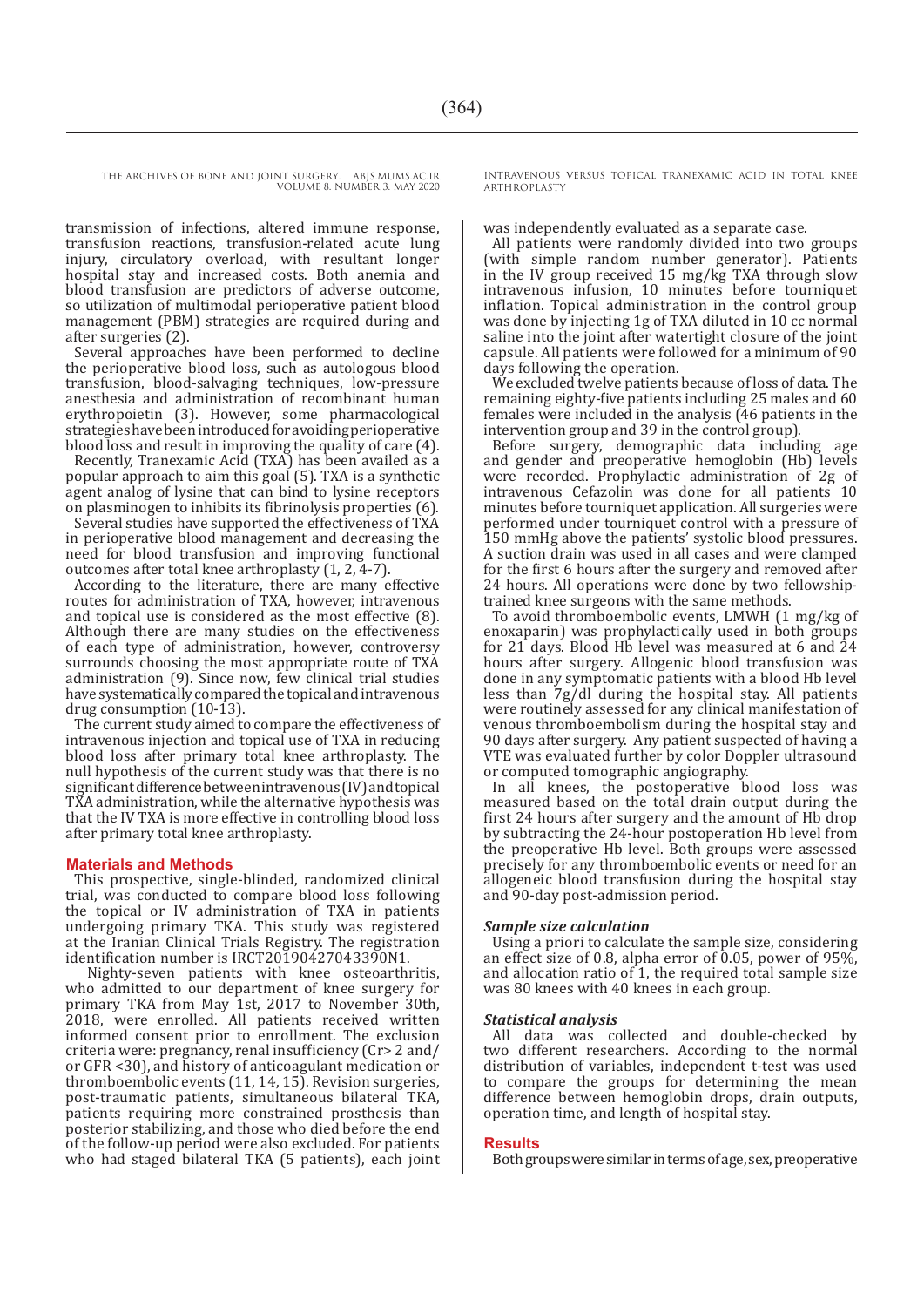ARTHROPLASTY

**Table 1. Demographic variables IV TXA Topical TXA** *P-value* **Sex, no. (%)**  Female Male 36(78.3) 10(21.7) 24(61.5)  $24(01.5)$  0.074<br>15(38.5) **Age, mean (SD), years** 68.28(7.4) 68.66(7.9) 0.83 **Preoperative Hb, mean (SD), (g/dl)** 12.61(2.3) 12.78(2.6) 0.73

THE ARCHIVES OF BONE AND JOINT SURGERY. ABJS.MUMS.AC.IR VOLUME 8. NUMBER 3. MAY 2020

IV=Intravenous, TXA=Tranexamic Acid, Hb=Hemoglobin/dl=gram/deciliter

| <b>Table 2. Comparison of different variables</b> |         |               |                |
|---------------------------------------------------|---------|---------------|----------------|
|                                                   | P-value | <b>IV TXA</b> | <b>Topical</b> |
| Hb drop, mean (SD), mg/dl                         | 0.048   | 1.11(0.17)    | 1.56(0.19)     |
| Drain output, mean (SD), ml                       | 0.001   | 226 (107)     | 315 (114)      |
| Operation time, mean (SD), minute                 | 0.52    | 173 (28)      | 169 (27)       |
| Hospital stay, mean (SD), days                    | 0.49    | 4.7(1.6)      | 4.4(1.5)       |
| <b>Blood transfusion</b>                          |         | None          | None           |
| DVT / TE                                          |         | None          | None           |

30(65.2) 16(34.8)

30(76.9) 9(23.1)

Hb= hemoglobin, SD=standard deviation, mg=milligram, dl=deciliter,ml=milliliter,DVT=deep vein thrombosis, TE=thromboemboly

Hb level, and type of anesthesia (all *P>0.05*) [Table 1].

 **Anesthesia, no. (%)** 

 General Spinal

The mean Hb drop was larger in the topical TXA group (1.56 (0.17) g/dl versus 1.11 (0.19) g/dl) which was marginally significant (*P=0.05*). The postoperative blood loss was also larger in the topical TXA group compared to the IV TXA group (*P=0.001*). Both groups were similar in terms of operation time and duration of hospital stay. No patients received an allogenic blood transfusion or readmitted because of VTE [Table 2].

#### **Discussion**

According to the result of this study, IV TXA was more effective in reducing the postoperative blood loss after primary TKA compared to the topical route. IV TXA also may play a more crucial role in preserving the postoperative Hb level than the topical use.

In support of our hypothesis, we provide preliminary data showing that by choosing the IV route, the drug is absorbed more into the surrounding blood vessels and the hemorrhagic bone surfaces compared to the intra-articular topical route. While by IV injection, the drug is widely distributed to the intracellular and extracellular spaces and will rapidly penetrate synovial fluid and synovial membranes, thus providing the same concentration in both synovial fluid and bloodstream (10).

Sarzaeem et al in the clinical trial study compared three

routes of TXA administration including IV, Intraarticular (topical), and through the drain. They demonstrated that IV TXA had been more effective in controlling Hb drop and reducing the number of transfused units than other routes (14). Their results also support our findings, although we used a lower dosage of TXA.

INTRAVENOUS VERSUS TOPICAL TRANEXAMIC ACID IN TOTAL KNEE

0.173

Abdel et al in a clinical trial study showed that the IV route was more effective than the topical use to decrease Hb drop after total knee arthroplasty (15). A recent randomized double blinded study showed no major difference in the mechanism of action, coagulation, and fibrinolytic profile between topical TXA and a single dose of IV TXA. However, they showed lower calculated blood loss and shorter hospital stay with the IV TXA (16). On the other hand, Hamline et al showed that 3g of topical TXA was more effective than 1g of IV TXA in reducing the need for allogenic blood transfusion after primary TKA (17). Shin et al also in a meta-analysis study, demonstrated that topical and IV use of TXA had the same effect in reducing drainage blood loss in patients undergoing primary TKA (18).

Despite the beneficial effect of TXA in reducing blood loss and the need for allogenic blood transfusion, and even the infection rate  $(19)$ , some surgeons may concern about thrombogenic effect of TXA especially by IV injection. Based on the current study, the rate of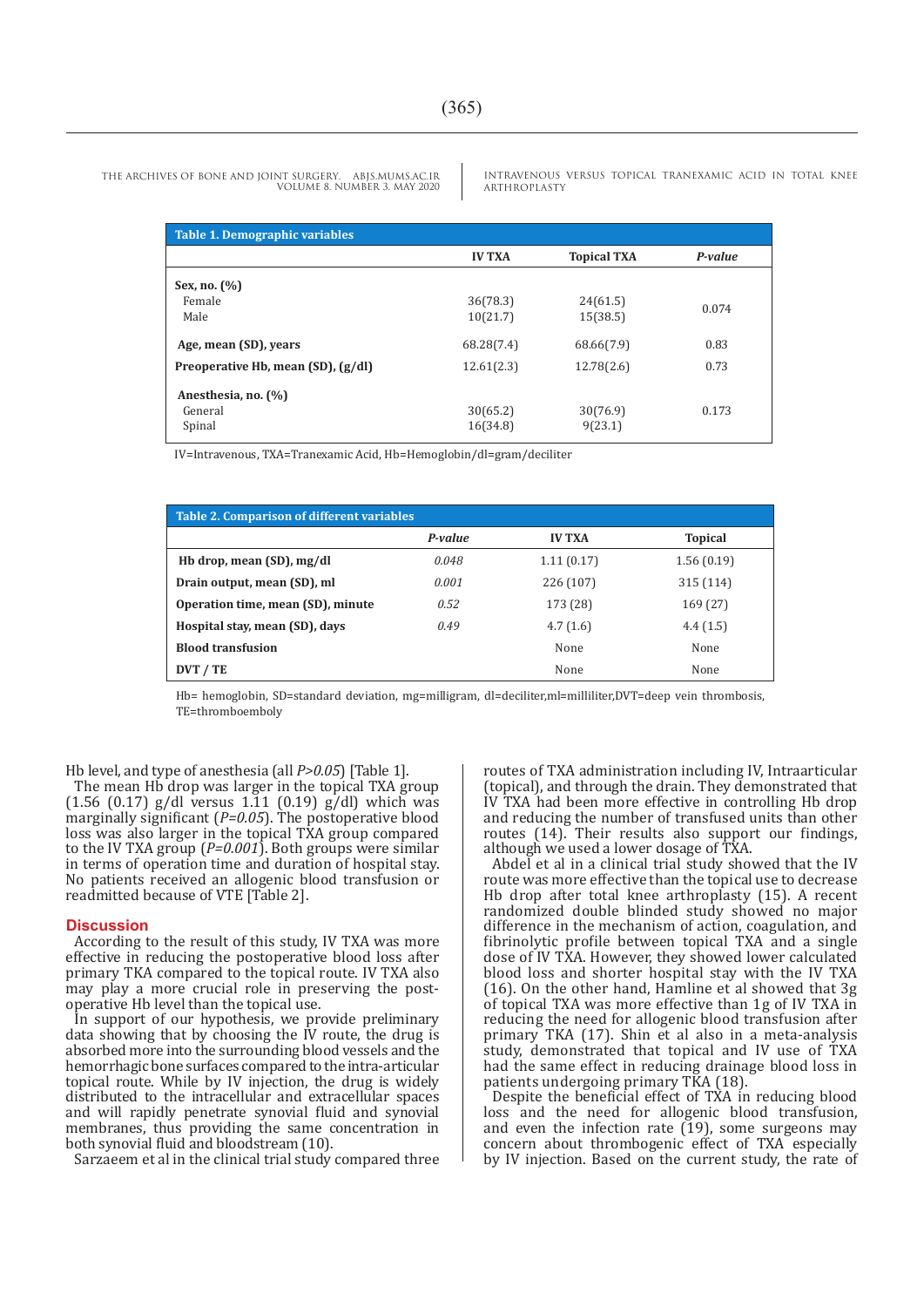THE ARCHIVES OF BONE AND JOINT SURGERY. ABJS.MUMS.AC.IR VOLUME 8. NUMBER 3. MAY 2020

thromboembolic events was not increased after IV or topical use of TXA that is supported by many studies in the English literature  $(2, 4, 7, 19)$ .

This study has several strengths. First of all, it is an accurate clinical randomized trial study with precise randomization. The other strength is that both groups were comparable in terms of some confounding variables such as age, sex, pre-operative Hb level, and type of anesthesia. This study also was done by two fellowshiptrained knee surgeons with the same techniques and methods.

Our study also has some limitations. The main limitation is that we did not evaluate the effect of some confounding variables such as body mass index and comorbidities. Besides, we did not consider the intraoperative blood loss which may be different between the groups. In the topical group, we used TXA after releasing the tourniquet that may interfere with the effect of TXA in reducing blood loss.

In conclusion, our result showed that the IV TXA is more effective in reducing the postoperative blood loss and probably hemoglobin drop after primary TKA.

INTRAVENOUS VERSUS TOPICAL TRANEXAMIC ACID IN TOTAL KNEE ARTHROPLASTY

Ali Torkaman MD<sup>1</sup> Amir Rostami MD<sup>2</sup> Mohammad Reza Sarshar MD3 Hossein Akbari Aghdam MD4, 5 Paniz Motaghi MD<sup>6</sup>

Hamidreza Yazdi MD7

1 Department of Knee Surgery, Firouzgar Hospital, Iran University of Medical Sciences,Tehran , Iran

2 Bone and Joint Reconstruction Research Center, Firouzgar Hospital, Iran University of Medical Sciences, Tehran, Iran

3 Bone and Joint Reconstruction Research Center, Shafa Orthopedic Hospital, Iran University of Medical Sciences, Tehran, Iran

4 Department of Orthopedic Surgery, School of Medicine, Isfahan University of Medical Sciences , Isfahan, Iran

5 Bone and Joint Reconstruction Research Center, Iran University of Medical Sciences, Tehran, Iran

6 Iran University of Medical Sciences, Tehran, Iran

7 Bone and Joint Reconstruction Research Center, Firouzgar Hospital, Iran University of Medical Sciences, Tehran, Iran

#### **References**

- 1. Guo P, He Z, Wang Y, Gao F, Sun W, Guo W, et al. Efficacy and safety of oral tranexamic acid in total knee arthroplasty: a systematic review and meta-analysis. Medicine. 2018; 97(18).
- 2. Guerreiro JP, Badaro BS, Balbino JR, Danieli MV, Queiroz AO, Cataneo DC. Application of tranexamic acid in total knee arthroplasty–prospective randomized trial. The open orthopaedics journal. 2017; 11:1049.
- 3. Sun Q, Li J, Chen J, Zheng C, Liu C, Jia Y. Comparison of intravenous, topical or combined routes of tranexamic acid administration in patients undergoing total knee and hip arthroplasty: a meta-analysis of randomised controlled trials. BMJ open. 2019; 9(1).
- 4. Marra F, Rosso F, Bruzzone M, Bonasia DE, Dettoni F, Rossi R. Use of tranexamic acid in total knee arthroplasty. Joints. 2016; 4(04):202-13.
- 5. Hynes M, Calder P, Scott G. The use of tranexamic acid to reduce blood loss during total knee arthroplasty. The knee. 2003; 10(4):375-7.
- 6. Boyle JA, Soric MM. Impact of tranexamic acid in total knee and total hip replacement. Journal of pharmacy practice. 2017; 30(1):89-93.
- 7. Grosso MJ, Trofa DP, Danoff JR, Hickernell TR, Murtaugh T, Lakra A, et al. Tranexamic acid increases early perioperative functional outcomes after total knee arthroplasty. Arthroplasty today. 2018; 4(1):74-7.
- 8. Xie J, Hu Q, Huang Z, Zhou Z, Pei F. Comparison of three routes of administration of tranexamic acid in primary unilateral total knee arthroplasty: Analysis of a national database. Thrombosis research. 2019; 173:96-101.
- 9. Keyhani S, Esmailiejah AA, Abbasian MR, Safdari F. Which route of tranexamic acid administration is more effective to reduce blood loss following total knee arthroplasty? Archives of Bone and Joint Surgery. 2016; 4(1):65.
- 10.Georgiev GP, Tanchev PP, Zheleva Z, Kinov P. Comparison of topical and intravenous administration of tranexamic acid for blood loss control during total joint replacement: Review of literature. Journal of orthopaedic translation. 2018; 13:7-12.
- 11.Adravanti P, Di Salvo E, Calafiore G, Vasta S, Ampollini A, Rosa MA. A prospective, randomized, comparative study of intravenous alone and combined intravenous and intraarticular administration of tranexamic acid in primary total knee replacement. Arthroplasty today. 2018; 4(1):85-8.
- 12.Han X, Gong G, Han N, Liu M. Efficacy and safety of oral compared with intravenous tranexamic acid in reducing blood loss after primary total knee and hip arthroplasty: a meta-analysis. BMC musculoskeletal disorders. 2018; 19(1):430.
- 13.Tahmasebi MN, Bashti K, Ghorbani G, Sobhan MR. Intraarticular administration of tranexamic acid following total knee arthroplasty: a case-control study. Archives of Bone and Joint Surgery. 2014; 2(3):141.
- 14.Sarzaeem MM, Razi M, Kazemian G, Moghaddam ME, Rasi AM, Karimi M. Comparing efficacy of three methods of tranexamic acid administration in reducing hemoglobin drop following total knee arthroplasty. The Journal of arthroplasty. 2014; 29(8):1521-4.
- 15.Abdel MP, Chalmers BP, Taunton MJ, Pagnano MW,